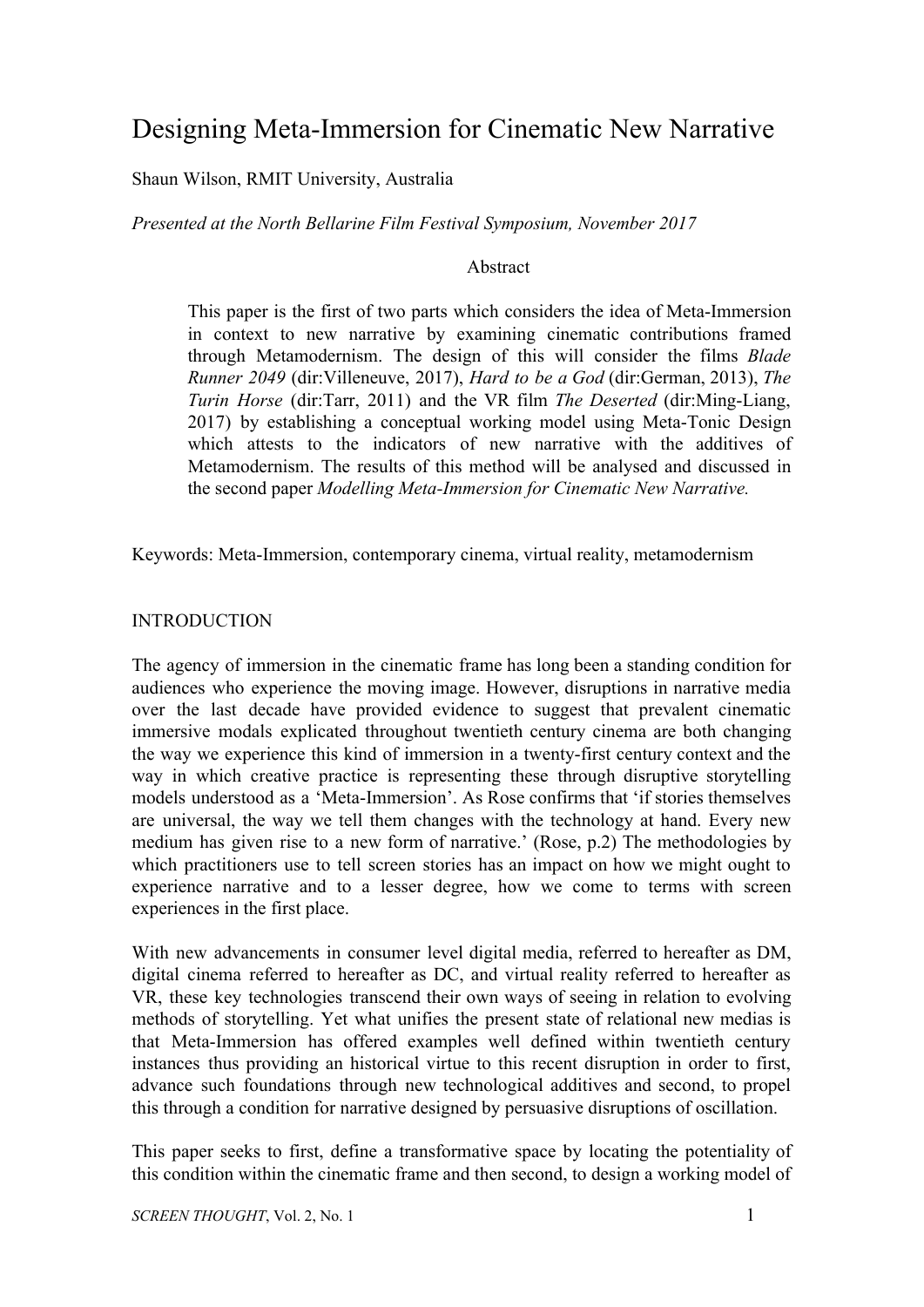the condition brought about by the presence of Meta-Immersion. In saying this, the effect is noted as a particular response from narrative not necessarily defined as a singular device congealed into strategic temporal moments of a 'cinematic' new narrative. A propellant of such is harboured through the presence of what Metamodernism considers to be an oscillation whereby, as Turner suggests, a 'mercurial condition between and beyond irony and sincerity, naivety and knowingness, relativism and truth, [and] optimism and doubt' (Turner, 2011) describe a critical juncture point, that is to say, the *condition* created by these opposing factors when impacted from a series of key indicators to what this paper will consider to be 'attributes'.

One of the more overt usages of this oscillation is represented in the 'It's Catch 22 baby' scene from the film *Catch 22* (dir: Nichols, 1970) where Yossarian boards a moving United States Army Air Corps B-25 Mitchell bomber at a North African desert airbase, followed by medic Doc Daneeka who is viewed in a brief close up shot, framed upside down, simulating the point of view from the now upside down Yossarian peering out of the aircraft's rear crew hatch. We see Daneeka look into the camera in the flipped frame as he exclaims 'it's catch 22, baby'. What is pivotal about this particular shot is that the concept of the entire film is summed up by Daneeka's remark which, unlike any other shot in the film, is viewed to an audience as an upside down tracking shot. As Holmberg notes 'if the close-up is, or rather became, a royal road to an immersive experience, the same goes for tracking shots' (Holmberg), what this contributes to the film is that the optical effect of frame flipping inserted at the delivery point of a significant dialogue entry is, one might argue, used to accentuate the dialogue in such a way that it disorientates an audience's perception into what this paper attests to as an example of Meta-Immersion. It is not, of course, a consideration alone that the image was flipped, and moreover causing this significance but rather that the optical effect was timed to be used to heighten a component of the narrative which otherwise on its own could not have achieved the same kind of compelling nature with any comparative sense of magnitude.

In defining Meta-Immersion it becomes clear by this example that the condition brought about from experiencing such has to be comprised of a significant juncture in a story, involving, in this example, a paradoxical overlay which, in turn, is timed into the same temporal space with a visual arbitrary representation of immersive cinematography. This is not to say that optical oddities, such as flipping have exclusive presence in what constitutes the visual components of Meta-Immersion, but it does, however, highlight the fact of the intentional rupture in visual continuity to gain a specific narrational effect.

Likewise, by its very nature, VR gives the audience an unparalleled optical experience through oscillation which would be quite disproportionate if it was to be, say, directly compared to flat screen cinema, for example, because the very mechanics of 360 degree viewing platforms gives an immersive advantage which flat screen video cannot compete with in its empirically viewed form. That said, it would be onerous to make such comparisons based on a superficial functionality contrary to both mediums. This paper contests that despite the obvious visual discrepancy in multi-view platforms when compared to conventional screen images, the point of Meta-Immersion is, in this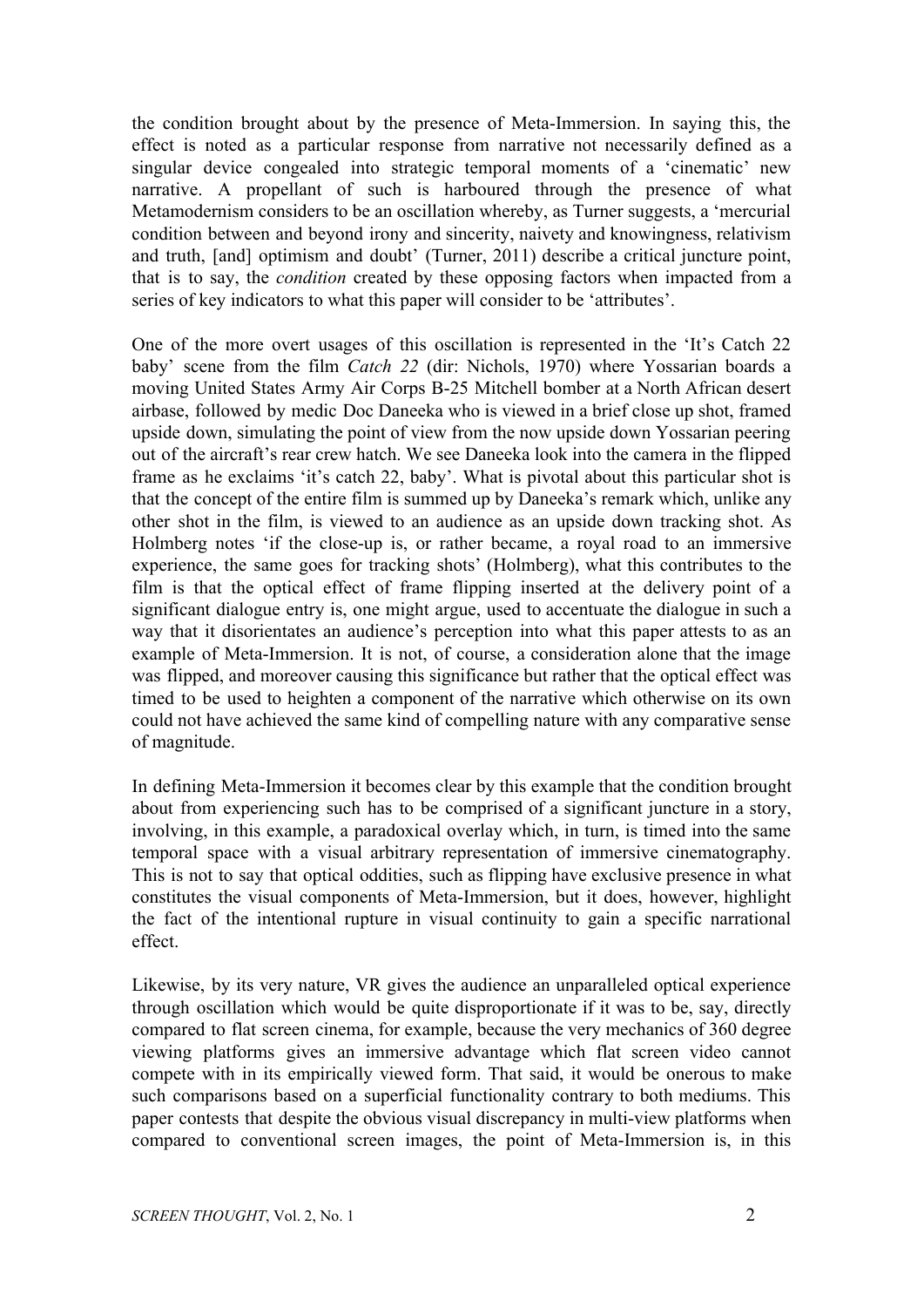context, a wider condition not necessarily confined to the functionality of one particular type of moving image format over, say, another.

However, since VR is a relatively new player in this kind of cinematic space has, indeed, existed for several decades prior as a recognised digital format and '[built] upon ideas [in stereoscopic photography] that date back to the 1800s' (The Franklin Institute, 2017) it has not, until the last five years, gained populist momentum in the consumer and prosumer home entertainment markets. This economic factor of course opens up the possibilities for new narrative to flourish given that VR has historically been out of the reach of availability en mass and subsequently with this new distributed access conjoins immersive narrative into an embodiment of an 'other' - a meta version of itself giving rise to speculative oscillation while at the same time bringing forth the possibility within its condition to consider the role of embodiment.

Moreover, building on an understanding of Meta-Immersion is a question for audiences to consider how an ontological relationship of embodiment exists paralleled in synthesis between image and the image of the story. 'According to Baudrillard, we don't live in a world where there is something called VR technology; rather, we are immersed in this technology; we live and breath virtual reality.' (Ryan, p.22) Yet for new narrative, the question remains if these foundations of our immersion within technology gives rise to an embellishment, or conversely, our own conscious acknowledgement that new narrative is enacted through the embodiment of our screen experiences inasmuch as how the merger of oscillation and immersion impact on the ways in which Meta-Immersion can define such embodiment.

The recent incarnation of multi-view platforms has positioned itself through consumers where the technologies represented in the home and the workplace are now intertwined by a single point of distinction, whereby the once traditional fixed spaces of the cinematic frame are now purposed with an interactivity of sorts that allows, in the case of 360 video and VR, an audience to look beyond the once impassable boundaries of aspect ratio and into a perigonadal type of experiential space. The challenges that this brings to screen narratives in context with Meta-Immersion is of particular interest to this paper because while we, as audiences, are engaging in media and data consumption at an exponential rate, there is an evidential change in the way we experience new narrative governed by what we have become accustomed to experiencing in the moving image, particularly fast paced editing, ultra high resolution imaging effectively eliminating the imperfections of pre-digital cinema and television broadcasts and raises our intolerance for such instances, and, more significantly, a restriction of emotional engagement to a story by the reduction of durational performance.

To explore these ideas in greater detail, the four test cases of the films known hereafter as research artefacts will be analysed in search of new knowledge to attest the mechanics of a working model thus established to define the relationship between Meta-Immersion and new narrative in both cinematic VR and DC spaces.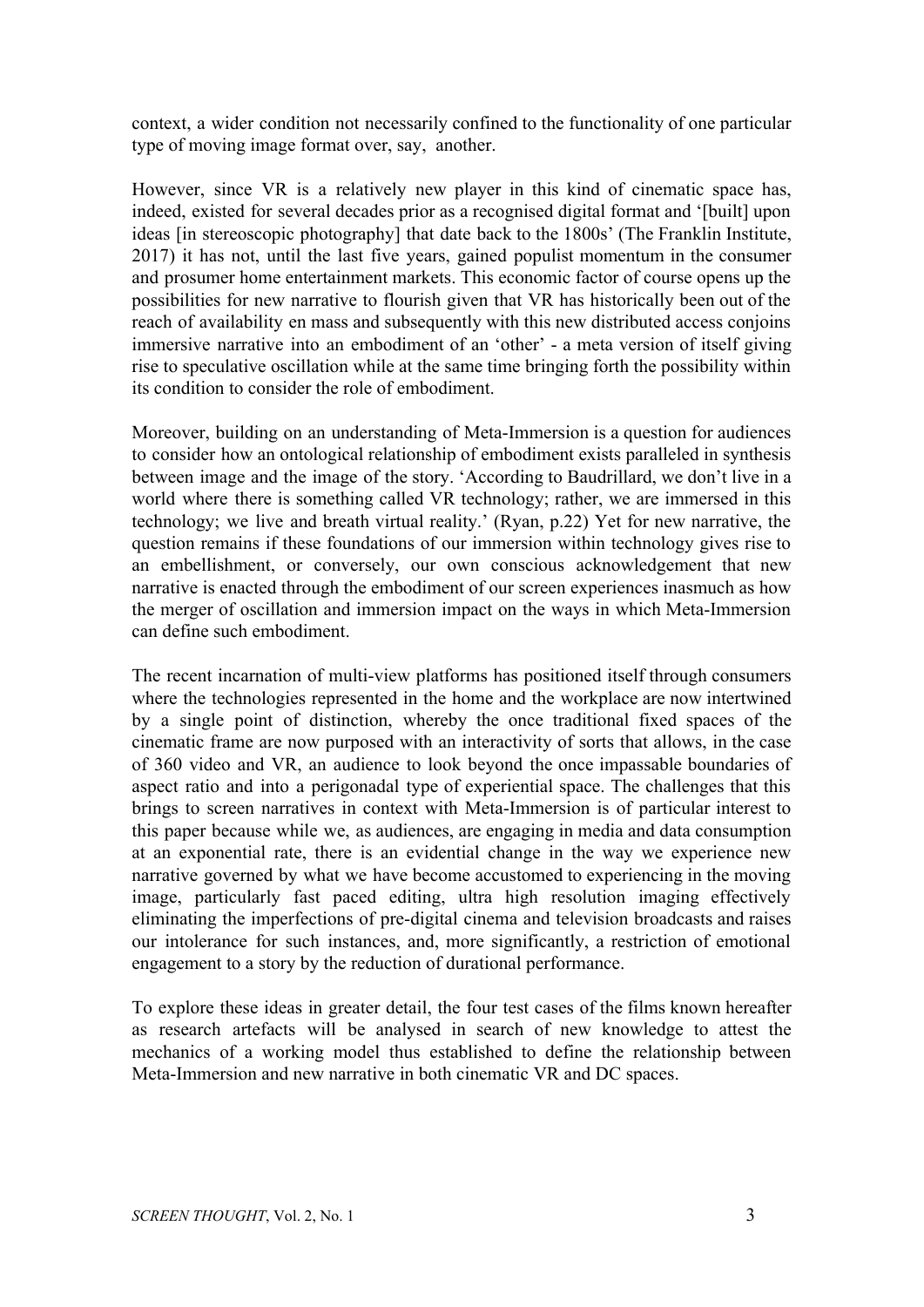# DESIGNING META-IMMERSION

As a starting point, if Meta-Immersion is brought about by what this paper attests to as the condition of new narrative, the designing of a working model must certainly take into account a series of factors which can explain the mechanics of this process, but also measure the impact and significance that these indicators and additives consolidate for the type of experience it brings to an audience. To take these considerations into account the working model will be first considered to enable a clear understandings of how such components can be designed with the intention to evaluate the research artefacts presented as test cases in order to generate new knowledge ported into the second paper.

In establishing these constructs it is important to consider that the consolidation of Meta-Immersion from new narrative is dependant on the presence of oscillation, otherwise the agency by which is attested to new narrative cannot exist if the occurrence is to be understood by way of other critical theory entities. For example, if Meta-Immersion was framed in a Neomodernist context, then the deliberations and outcomes of the working model would be quite different because of the centralist workings of the absolute. Neomodernism functions as such because of the totality of the absolute, whereas Metamodernism functions because of its lack of absolute, governed instead and in opposition though, oscillation. This comparative analogy is necessary in accepting Metamodernism as the core value which makes Meta-Immersion possible in the first place.

In point eight of the Metamodernism manifesto, Turner states that 'Metamodernism shall be defined as the mercurial condition' (Turner, 2011) governing the said polar attributes, which suggests that Metamodernism is primarily a condition and not a singular defining entity in the way that critical theory has come to understand Modernism and Postmodernism. Moreover, the role of Metamodernism being a condition of oscillation is paramount in establishing the design of a working model, and as Hanzi Freinacht claims that Metamodernism is a 'cultural logic of the internet age. But that cultural logic has yet to come fully in to play.' (Freinacht, 2017).

In 'Beyond Metamodernism: The Meta-Turn has Come Full Circle', Cooper argues that in the political policy context 'Metamodernism necessarily represents simply what 'needs to be done' to solve the global crisis' (Cooper, 2017) which seeds the argument brought about by numerous examples of recent internet conversation that Metamodernism is a 'negative idealism' (Bunnell, 2015) which enacts 'a particular lens for thinking about the self, language, culture and meaning' (Abramson, 2015) more akin to 'a cautiously optimistic response to metanarratives' (Abramson, 2015). Moreover, when such consideration is placed in context to historical narrative, and by which one might also argue to transcend an alignment from the said attestment to issues of irony, Metamodernism 'treats history's grand narratives with just as much skepticism and mistrust as Postmodernism does, but it simultaneously acts *as if* these narratives can be known' (Vermeulen, Akker), we can now keep in mind that irony itself is, indeed, an inclusive device for the working model to consider when recognising Wallace's position '[that delineates] irony's singularly unusefulness when it comes to constructing anything to replace the hypocrisies it debunks' moves irony from a negative device -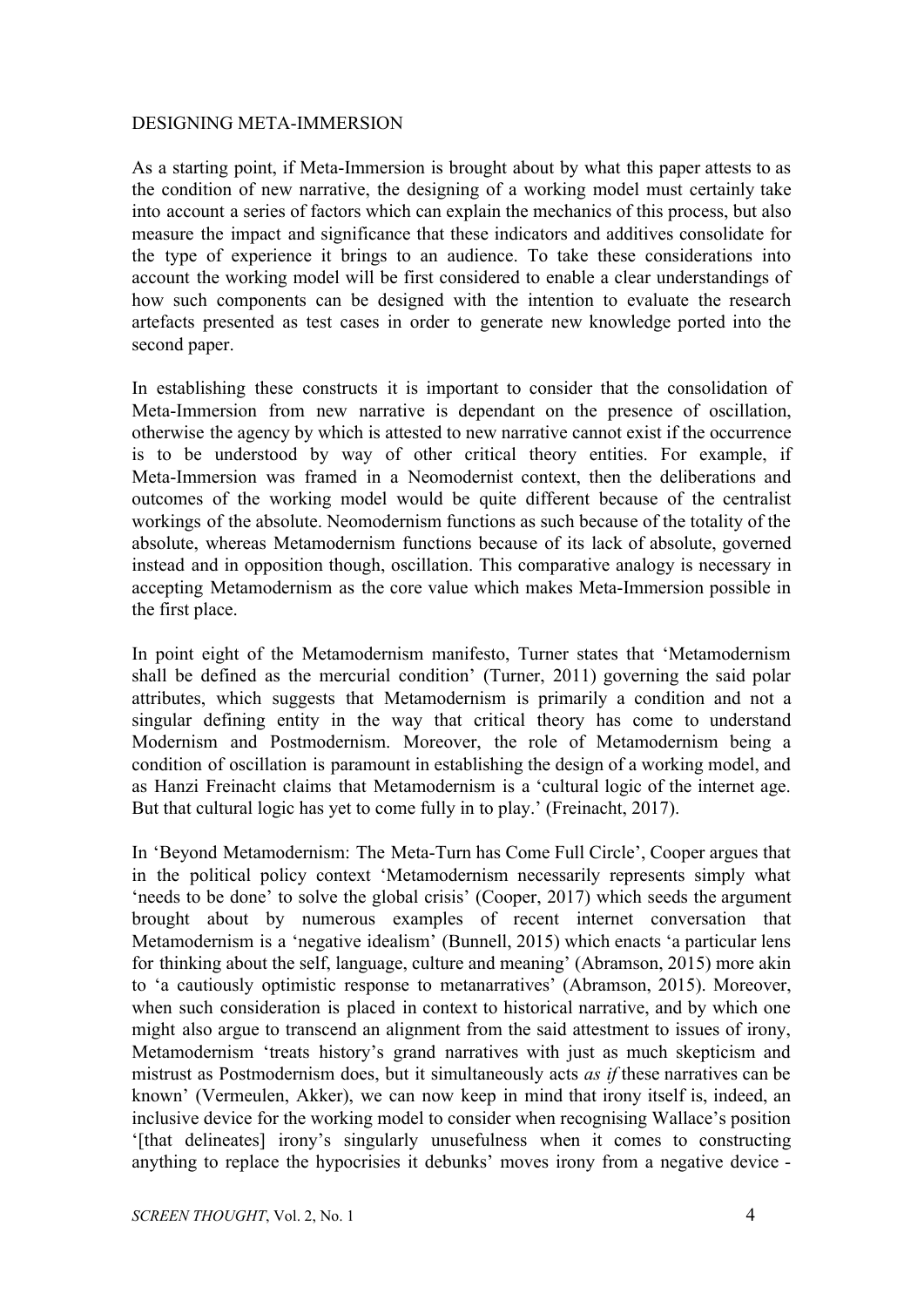that is to say, recognising negative not as something that ontologically uses cynicalism as a system of destabilisation but rather as a structural method of epistemological analysis - to a means of identification which Metamodernism can use to support in its intent of oscillation from the condition that irony brings when taken as a juxtaposition 'between a modern enthusiasm and a postmodern irony.' (Vermeulen, Akker) This of course differs from a Postmodern irony in the historical sense as the intent of such was used as a device that examined Modernism. In Metamodernism, however, there is no evidence yet emerged that supports its own branding of irony to be used as a device to probe its formers as an epistemological singularity when, in the case of Metamodernism, the condition occurs as an oscillation instead of a singularity. So for the purposes of analysis, each research artefact will be probed to find points in its narrative, which attest that the condition of Meta-Immersion be governed by the additives of oscillation, immersion, and meta which overarch the indicators of agency, irony, the subject, paradoxical overlay, irony, the cinematic effect, and the cinematic frame. The end result is where we shall find the new knowledge of Meta-Immersion representative of the condition which conceptually will bring together an equation of additives and indicators.

The design of the working model from an arbitrary point of view lends itself to exploring a new kind of design process not necessarily entrenched in some of the more frequented design approaches used in, say, experience design, for example, determined by responsive or adaptive design thinking to instead use oscillation to combine these two approaches to form what this paper considers to be, as a design architecture, Meta-Tonic Design, that is, the condition of merging these two differentiated design approaches into a singular space. A key point in doing so is that this equation conceptually illustrates the process of the condition by incrementally breaking down each class and action thus validating not only the questions of *what* but *why* does the phenomenon exists in the first place and, moreover, to provide reason as to how an audience is impacted through new narrative when viewing these kinds of artefacts. While this can form a test case to support continued research into cinematic effects on modern audiences, it can also be applied to the new emergence of VR cinema in what this paper considers to be a significant contribution to the advancement of understanding an audience's relationship with experiencing VR as the medium continues to be explored and defined through its proto-consumer emergence.

With regards to Meta-Tonic Design, that particular system is proposed in a Metamodernism framework just as its other consolidation practices of bringing together polar opposites promulgate a condition as we have seen. For example, in the treatise of Vermeulen and Akker. As Responsive Design underpins a fluid relativism for its main application in current media and web design by using flexible measurements of percentages and Adaptive Design works on 'absolute units like pixels and points' (Marcotte, 2009) we can see a meeting point for relativism and the absolute working together to produce the desired new knowledge outcome.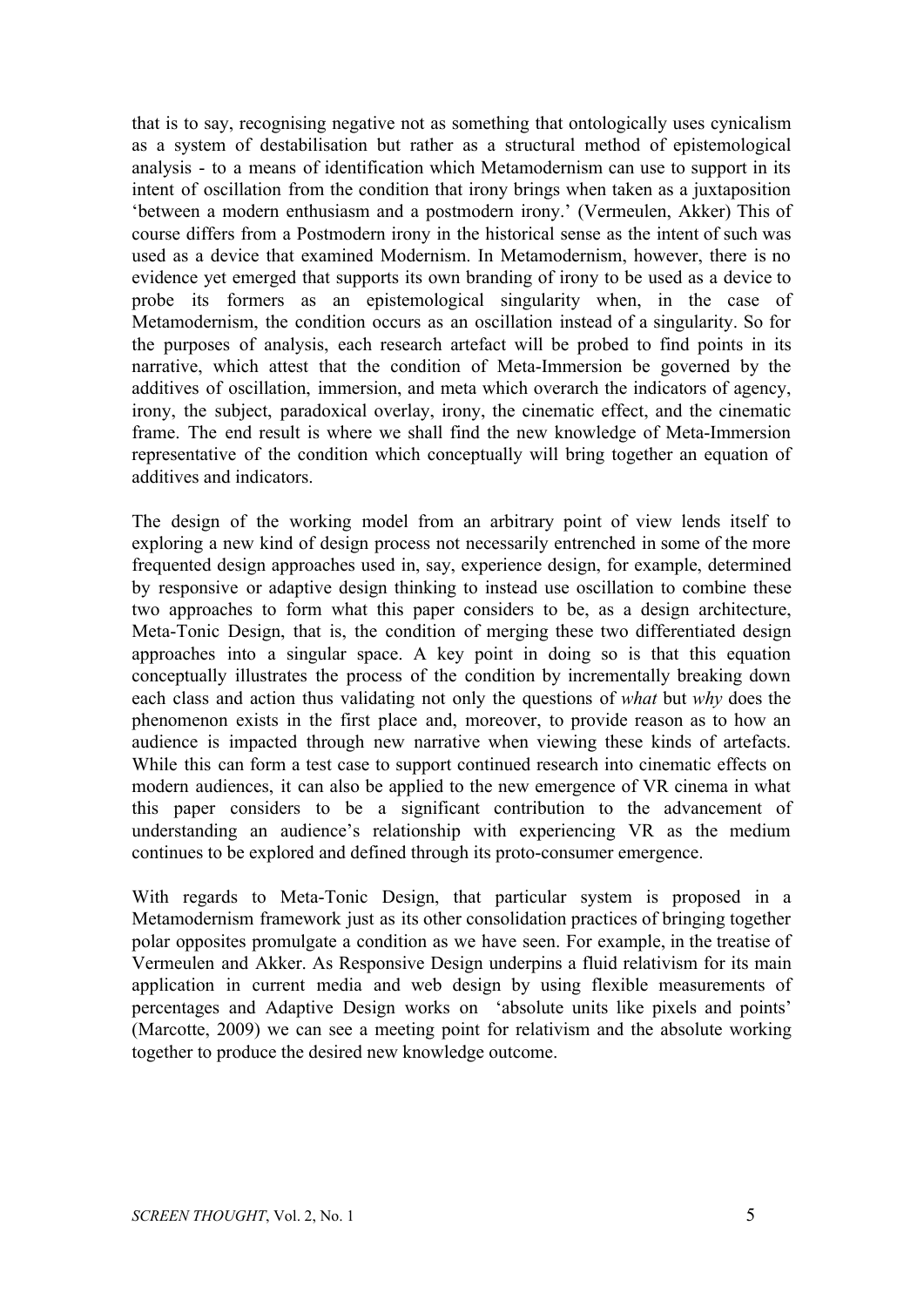

Figure 1. Adaptive Design conceptual model

$$
AI = \frac{AR(A)}{AS(A2)} + \frac{AR(B)}{AS(B2)} + \frac{AR(C)}{AS(C2)}
$$

Figure 2. Adaptive Design conceptual model formula

Adaptive Design represented by the absolute is represented in Figure 2 where an agent's intent is compartmentalised into each of the agent's responses leading to a singular agent specific result. The problem with this model though is that each response restricts both the agent response and the agent specific to an absolute which takes no consideration into account for multiple additive or indicator responses thus impacting on a holistic response. In Figure 3, Responsive Design takes an Agent's Response and distributes the Agent Specifics over multiple results however in doing so is restrictive in that each Response Agent has no capacity to measure the impact and significance of its result and an inability to determine behavioural data generated from an Agent Response to then form a new class and so forth.



Figure 3. Responsive Design Conceptual model *SCREEN THOUGHT*, Vol. 2, No. 1 6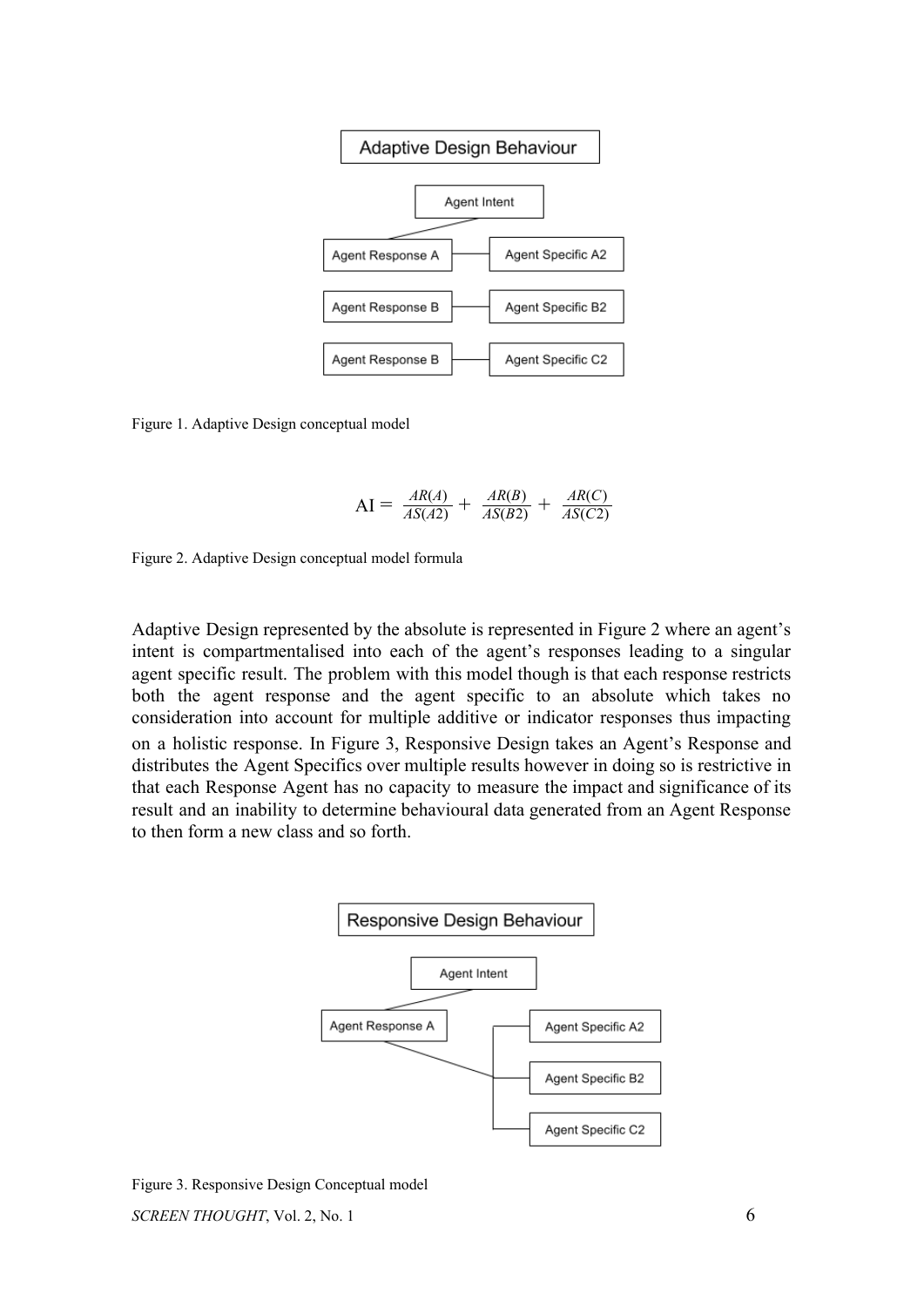$$
AI = \frac{AS(A2) + AS(B2) + AS(C2)}{AR(A)}
$$

Figure 4. Responsive Design conceptual model formula

Responding to these two discrepancies, Meta-Tonic Design is proposed to facilitate the capability to measure the impact of each Agent Specific, and also allows for multiple responses to be considered in finding new knowledge, that is to say, in this paper's context, the additional class of Agent Condition used to determine and locate Meta-Immersion. In evaluating this new model, the three key indicators which attest to its robust conceptual nature is that the Agent Intent is not limited to singular Agent Responses, Agent Responses are not equally distributed through Agent Specifics, Agent Intent can track each process before an Agent Condition can be determined, and that Agent Intent can generate a response and an impact to all of the attesting and governing agents at once. To demonstrate, a series of four test cases will be analysed through Meta-Tonic Design represented as written formula to determine the presence of Meta-Immersion.



Figure 5. Meta-Tonic Design conceptual model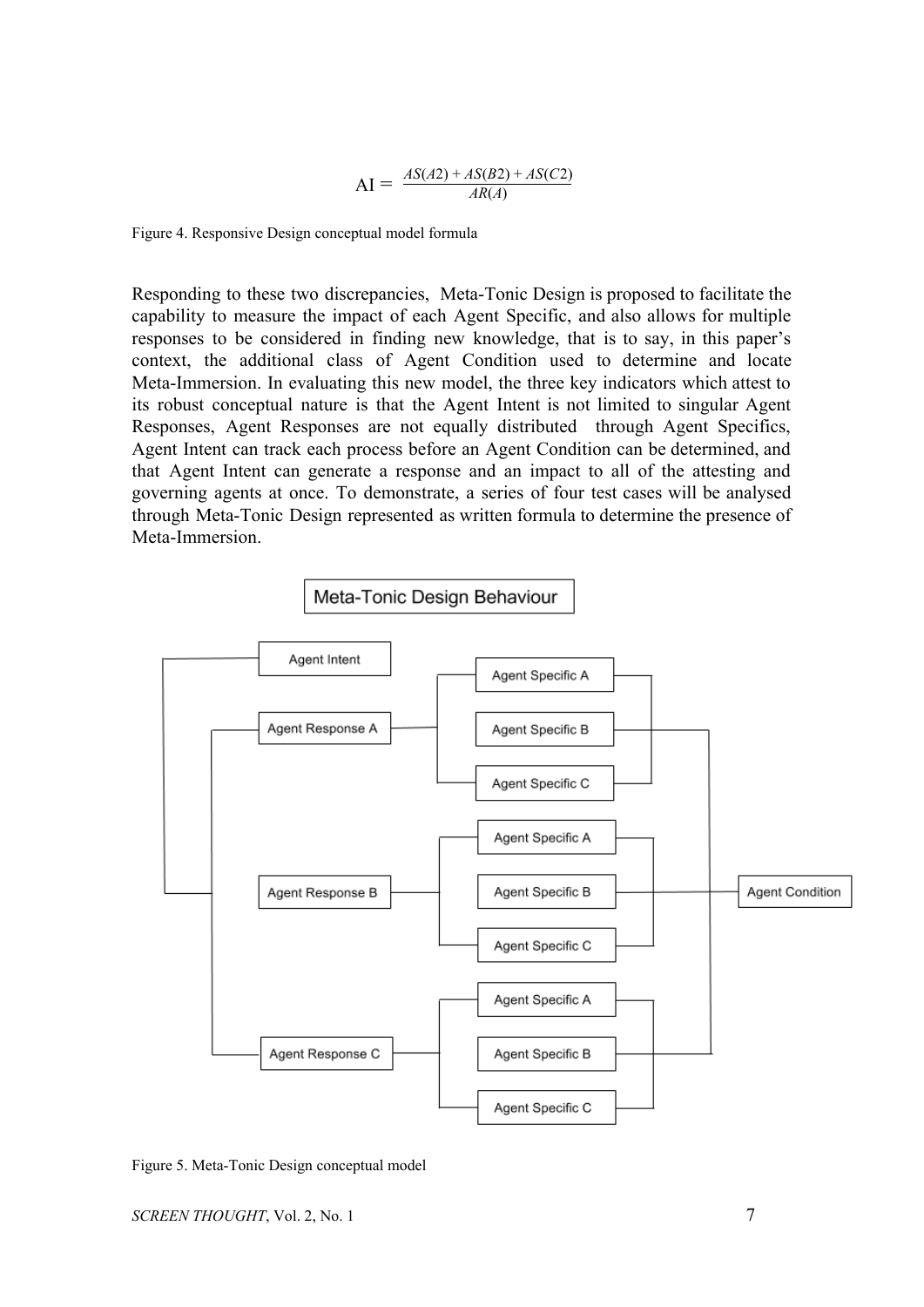$$
AI = \frac{AS(A) + AS(B) + AS(C)}{AR(A)} + \frac{AS(A) + AS(B) + AS(C)}{AR(B)} + \frac{AS(A) + AS(B) + AS(C)}{AR(C)} = AC
$$

Figure 6. Meta-Tonic Design conceptual model formula

#### BLADE RUNNER 2049

'Cinema has often used eyes as a visual code for character and morality' (Hunt, 2017) and for the sequel to *Blade Runner* (dir:Scott, 1982), director Denis Villeneuve positions the motif of the eye as a visual device used throughout *Blade Runner 2049* as a means to locate a differentiation between human as 'real' and a manufactured version as synthetic 'other' in what one might argue to be a new narrative platform, establishing a hierarchy of simulacre embodiment. While remaining faithful to the original film, *Blade Runner 2049* 'in a synthetic world that's a darker dystopia than the original' (Glasner, 2017) propels the Baudrillardian premise of order simulations yet a consideration for the film's enquiry, that is, the notion of the eyes, from actual depictions of eyeballs to the directive gaze, are established as a central motif, impacting on the way Meta-Immersion exists in such a dystopian cinematic space. 'Just as Scott began', writes Power, 'with a close-up of an quivering iris, so Villeneuve chooses a nervously twitching eye as one of the first images we see [at the start of the film].' (Power, 2017)

Despite the further use of eye references throughout the film, it is that particular opening shot which this paper notes is the most overt example of Meta-Immersion in *Blade Runner 2049* because of three key instances. First, it is the only shot in the film that has no other proceeding visual sequences thereby establishing a visuality context prompted by the opening text sequence it follows; second, there is no indication of context outside of the framed close up which offers a time and place for the audience to anchor themselves into and authenticate their own sense of agency; and third, that the shot immerses the audience into multiple plot point of the film, we later establish that the eyes belong to the character Agent K during his numerous Baseline Tests later revealing his identity as a replicant in addition to an earlier scene of Agent K being 'en route to a violent confrontation with an older generation "skin-job"' (Power).

In this shot, there is nowhere for the audience to go. They are introduced to the new Blade Runner world without a location point, encased within an eye that offers no departure or referential beginning other than to be immersed within its own cinematography and a paradoxical irony embedded into the narrative's plot point, borrowings from its former, the original *Blade Runner* and reconfigures its motif of the eye 'with Villeneuve making many explicit callbacks' (Power) into its own meta construction. Yet when the shot repeats itself later in the film as part of Agent K's numerous Baseline Tests, the spoken narrative of the test commentator intersects the visuals to reinforce a junction where Meta-Immersion emerges again from the scene's condition as an endpoint for the paradoxical overlays induced by a short segment of Nabokov's meta-fiction poem 'Pale Fire' 'cells interlinked within cells interlinked. Within one stem. And dreadfully distinct. Against the dark, a tall white fountain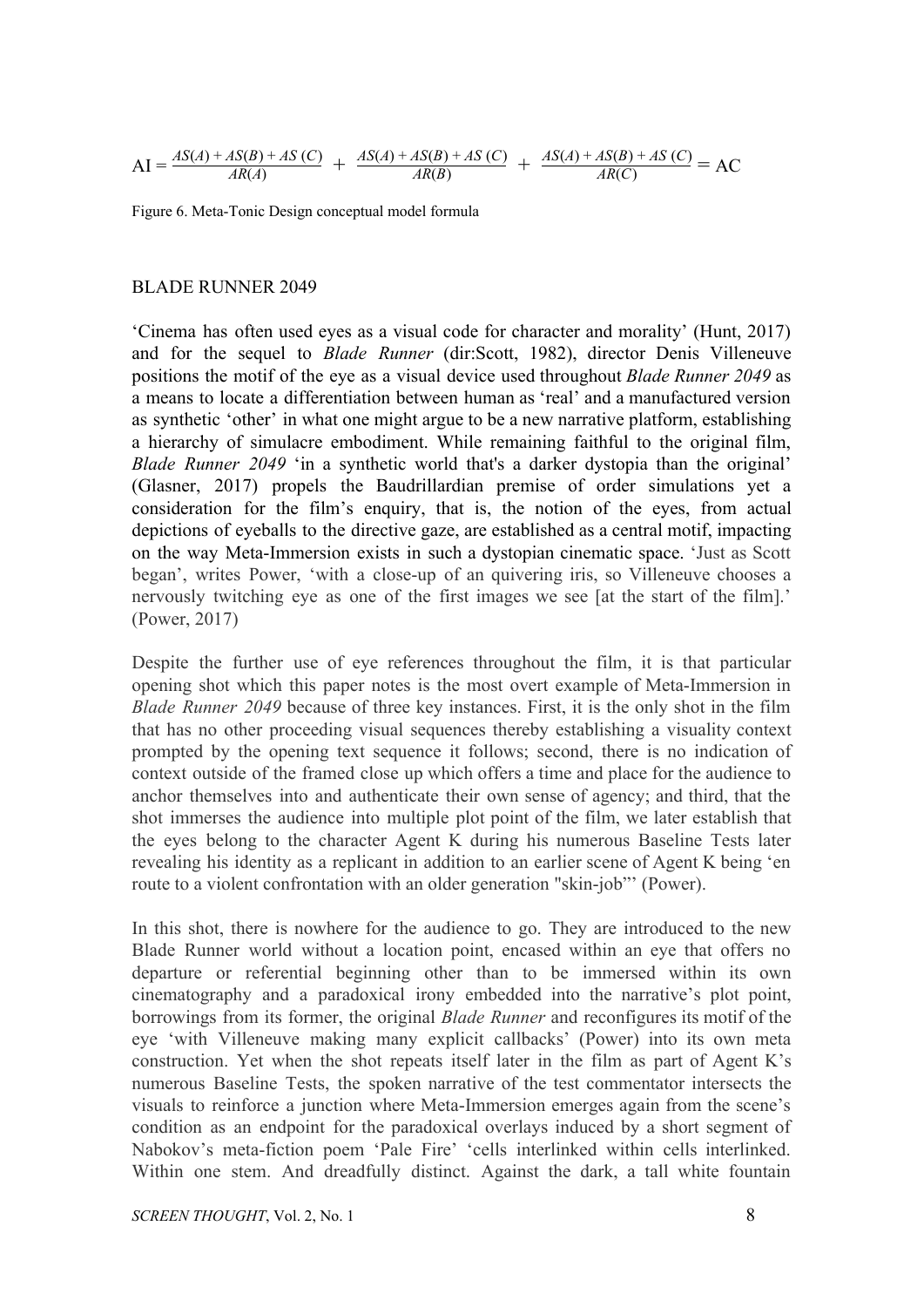played.' (Nabokov, 2010) Like Daneeka's 'it's catch 22 baby' dialogue sequence, Nabokov's 'Pale Fire' enters the the scene to inform what has already been established by the first eye shot to induce the same kind of space for a second time yet for different reasons pertaining to the presence of Nabokov's paradoxical irony. If anything, the film is indeed meta about itself which of course only accentuates the film's new narrative position.

#### HARD TO BE A GOD

The late Russian arthouse director Aleksei German's last film *Hard to be a God* (dir: German, 2013) presents us with the same kind of dystopia as located in *Blade Runner 2049,* yet set in a space reminiscent of a millennia before; a starting point of modernity which in both accounts fail to eventuate. The film deals with multiple ironies on a neighbouring planet named Ankanar 'mired in a bloody, muddy version of the middle ages.' (Romney, 2015) and that the allegories present in the film's narrative quintessentially meta, a vision of barbarity that you could see either as an allegory of Russian history or more generally as a deranged cartoon of the human condition.' (Romney) One of the most astounding aspects of this film is the extreme duration of shot lengths which meanders around the medieval dystopia intersecting scientist Don Rumata 'who has been sent to a nameless alien planet that's a fairground mirror of Earth, where history has become stuck in a perpetual Dark Ages.' (Romney)

Like much of the movie where fleeting moments of various characters who look into camera, one particular instance is located in the hanging of intellectuals scene, where Don Romata and Don Reba lead their way to a hanging platform. Don Reba without hesitation breaks the fourth wall for a brief moment as the camera turns away and leads directly to the platform where we find a dozen corpses hanging from ropes and what can only be termed as a henchman-like participant pouring an oily liquid filled with metallic droplets over the heads of each corpse in a marking activity. One might argue that the gaze of Don Reba is an unsettling act which sets up the preceding actions to find these corpses grouped together, both adults and children, with the living taunting the departed, playing with their bodys in a disturbingly grotesque medieval ritual steeped in an abandonment of empathy. However, the Don Reba meta-reference provides a strategic position in the new narrative for this scene as the irony here for Don Reba as to the other instances played out later in the film, is that he is not only reacting and moving through the cinematic space of the story troup as the film progresses but by breaking the fourth wall acknowledges he *is* aware of his character's agency within the narrative structure. The meta disruption of the fourth wall cinematic premise pertaining to 'there is no camera in the character's world' (Brown, xii) embellishes a moment that, like Daneek's lament, the audience catches a glimpse of Meta-Immersion adding speculation of a potential link between metafiction and Meta-Immersion. Moreover, if the knowingness of characterisation in metafiction encapsulates irony in breaking the fourth wall then from this, the immersive qualities of this instance has a two folded effect on both the character's agency coming out of the cinematic frame and into our own world and the disruption of our role in cinema as the unnoticed observer asking the question, how do we experience cinema when the characters know we are already watching?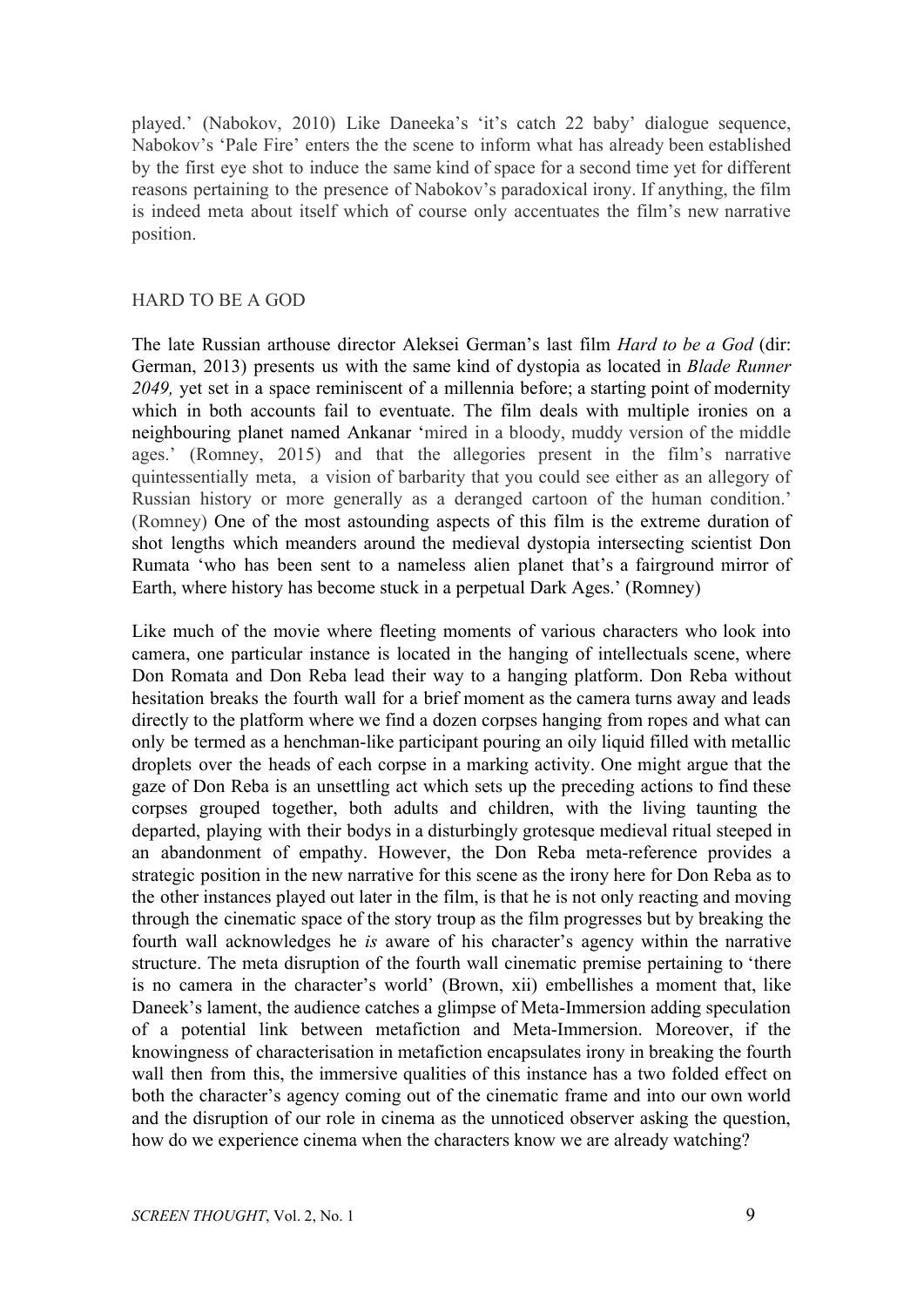# THE TURIN HORSE

Bela Tarr's *The Turin Horse* makes use of extreme durational shots which are void in the most part of conventional cinema edit. 'Instead of the cut, the ever-changing image in front of us produces a more mysterious, sometimes destabilizing effect, much like the way [that] the mind can wander from thought to thought.' (Koehler) Tarr brings an audience to utter denial in coming to terms with conventional filmmaking that 'eschews plot development, focusing instead on uncovering "the conditions of life" (Benjamin, "What is Epic Theatre?" 150) which gives rise to the situations depicted. (Tan, 2016) 'The film itself is based somewhat on Nietzsche's encounter with the cabman and his horse in Turin' (Greenish, 1) which led to the philosopher's demise 'is said to have been the trigger to Nietzsche's madness from which he will never recover.' (Lambert). As such the initial interpretation of the film is that it is an expression of Nietzsche's active and passive nihilism' (Greenish, p.1) that is implicitly represented through cinematography and the absence of frequented editing. Inasmuch as this lends a mediative invitation for the audience to be 'in' the scene instead of 'observing' it, the absence of editing induces an immersion for the audience to experience unparalleled intimacy due to repetition of performance where a daughter attends to her father and performs domestic tasks in bleak and graphic poverty. 'We see this routine six times over. Each time is slightly different, the camera angles altering with each successive day.' (O'Malley, 2011)

The entirety of the film is encased in nihilism, offering an invitation for an audience to become completely immersed in the story. 'In the film, however, there appears to be no hope or redemption for the father and daughter' (Greenish, p.1) and their plight of hopelessness represented by the worsening weather conditions of a pending storm effectively traps the pair inside a dilapidated farm house, exacerbating all is lost. At the end of the film 'as their world slowly shrinks they can find no reason in their lives to continue and choose instead to simply stop.' (Greenish, p.1) Such devastating awfulness coupled with long shots and minimal dialogue repeated sequentially over the six days makes the presence of Meta-Immersion easy to locate. While the inclusion of the mundane and pending doom are suffocating and, without stating the obvious, violating to a contemporary cinematic audience's expectation of entertainment values and happy endings, *The Turin Horse* achieves the complete opposite with what this paper considers to be its mastery of inactivity - precisely what generates the film's Meta-Immersion. It is hard to watch this film without feeling exactly what Tarr considers to represent Nietzsche's final days, for 'the tedium of the film is difficult to overcome.'(O'Malley) The misery of such inactivity when understood as an involuntary immersion, manifests an overwhelming experience of the subject made even more miserable by the sound design of the weather when heard inside the farmhouse. 'The only thing worse than the sound of the wind is what happens when it stops.' (Bloom)

### THE DESERTED

For the final test case, *The Deserted* brings an equally nihilistic film, yet more colourful with its esoteric oddity about 'a man recovering from an illness, who is unable to communicate properly with either his mother or the female ghost who lives next door.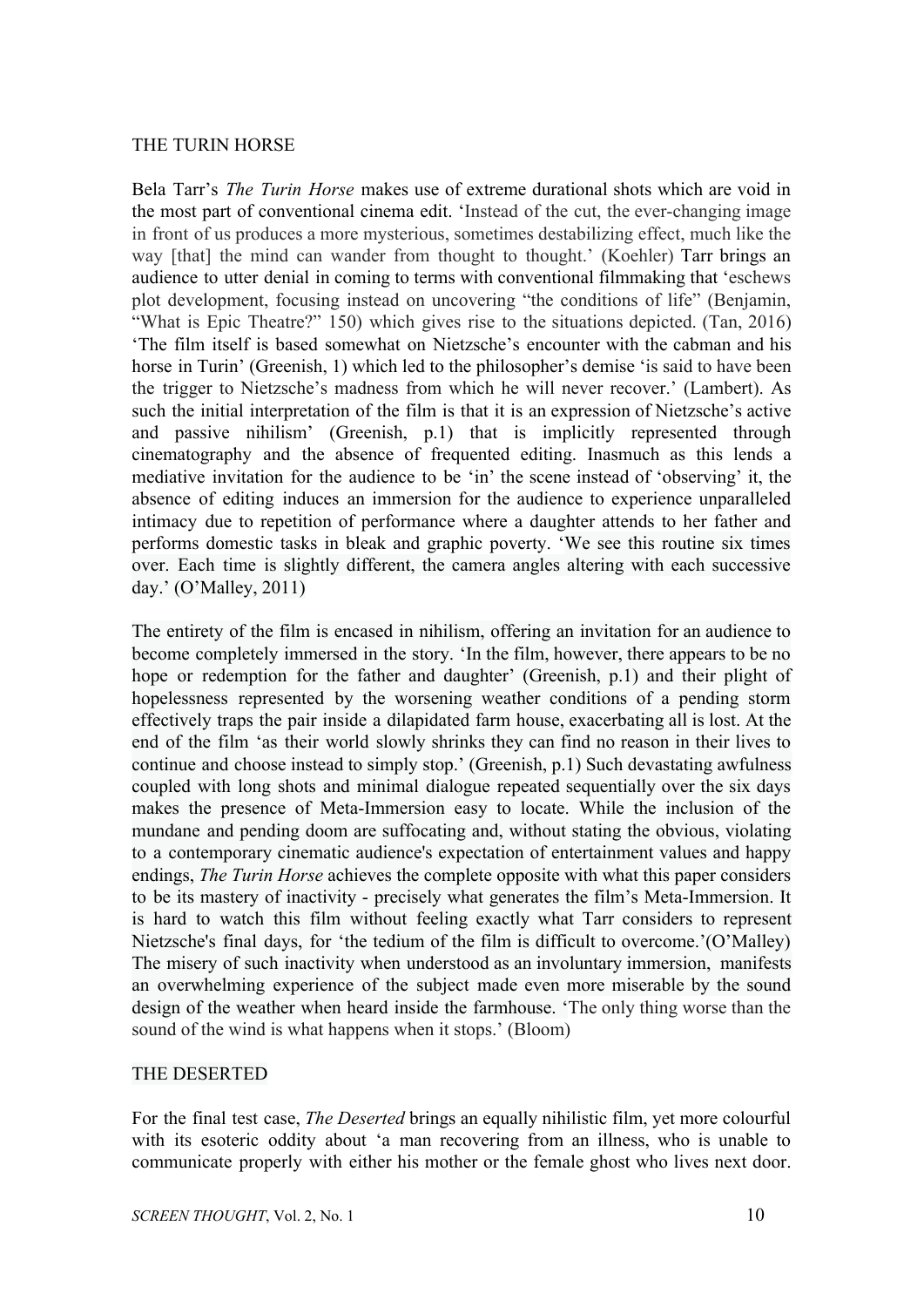Instead he communes with a fish.' (Frater, 2017) Shot and screened in VR at the 2017 Venice Film Festival, the film's immersion obviously is more overt than the three other flat screen cases mentioned prior so this paper will ignore the extra spatial offerings of VR as its main driver and instead focus on the oscillation of silence and the new narrative ruptures of the movie. Despite this being a VR film, Bordwell and Thompson state that 'all the action, such as it is, takes place squarely in front of you. *The Deserted* isn't putting you inside a real or virtual space; it's putting you inside a Tsai film.' (Bordwell, 2017). Part of the spectacle of this film though are the surroundings 'in which the viewer is thrust[ed] directly into the dilapidated living space of a grieving man' (O'Callaghan, 2017) but moreso the silence by which the audience can navigate around these spaces becomes an entrapment, where the voyeurism of VR gives way to the inescapable absence of character dialogue. In *The Deserted*, 'you're locked down as a witness' (Bordwell) and this is certainly an interesting approach to making VR cinema as the tendency to consider narrative and posit this using all of the available screen space, not just a fixed slither of territory is generically universal and arguably, overtly misused in particularly the viewing of such content becoming 'awkward to the point of alientanting.' (Peckham, 2017)

*The Deserted,* however, has purposely crafted its new narrative into a VR space without abandoning a cinematic focus point as a trade off for a total artificially articulated reality. Hence, with this in mind, the Meta-Immersion imbued in this film is not only identified by the absence of dialogue but also from the absence of spatial distraction - as Ming-Liang laments, 'the creation of many stimuli to be looked at simultaneously is not something I aspire to because that's not how I live.'(Zhuo-Ning, 2017)

In doing so, one of the questions that *The Deserted* raises for the medium of VR is why do we need to look at everything when all that we need is right in front of us? While Ming-Liang is not the first filmmaker to exile the medium into a singular vantage point, he is certainly part of a pioneering group of contemporary filmmakers, with others such as Australian director Sarah-Jane Woulahan for example, who use the medium of VR beyond a premise of 'look at everything at once' to instead tease out a facsimile of our own experiences we bring to VR and the emotive responses we gain in return. When such instances are coupled with the solitude of performance and the absence of dialogue then the fixed spectatorship of Ming-Liang's VR mediation bestows to the audience a sentiment that new narrative and its subsequent condition of Meta-Immersion need not succumb to a contemporary expectation at least for which is prominent in the demands of mass audience cinema to provide consistent entertainment through visual stimulation; for *The Deserted* it is indeed quite the opposite. From a Metamodernism perspective, the oscillation of what the film brings to a VR space in opposition to what the medium has established are in conflict and, as such, revealed to be a disruption through new narrative and moreover, cinematic conventions of VR.

# **CONCLUSION**

These aforementioned test cases and design propositions have been identified to detect and establish Meta-Immersion attested through Metamodernism. The significance and impact that each of these artefacts will produce is outlined in the second part of this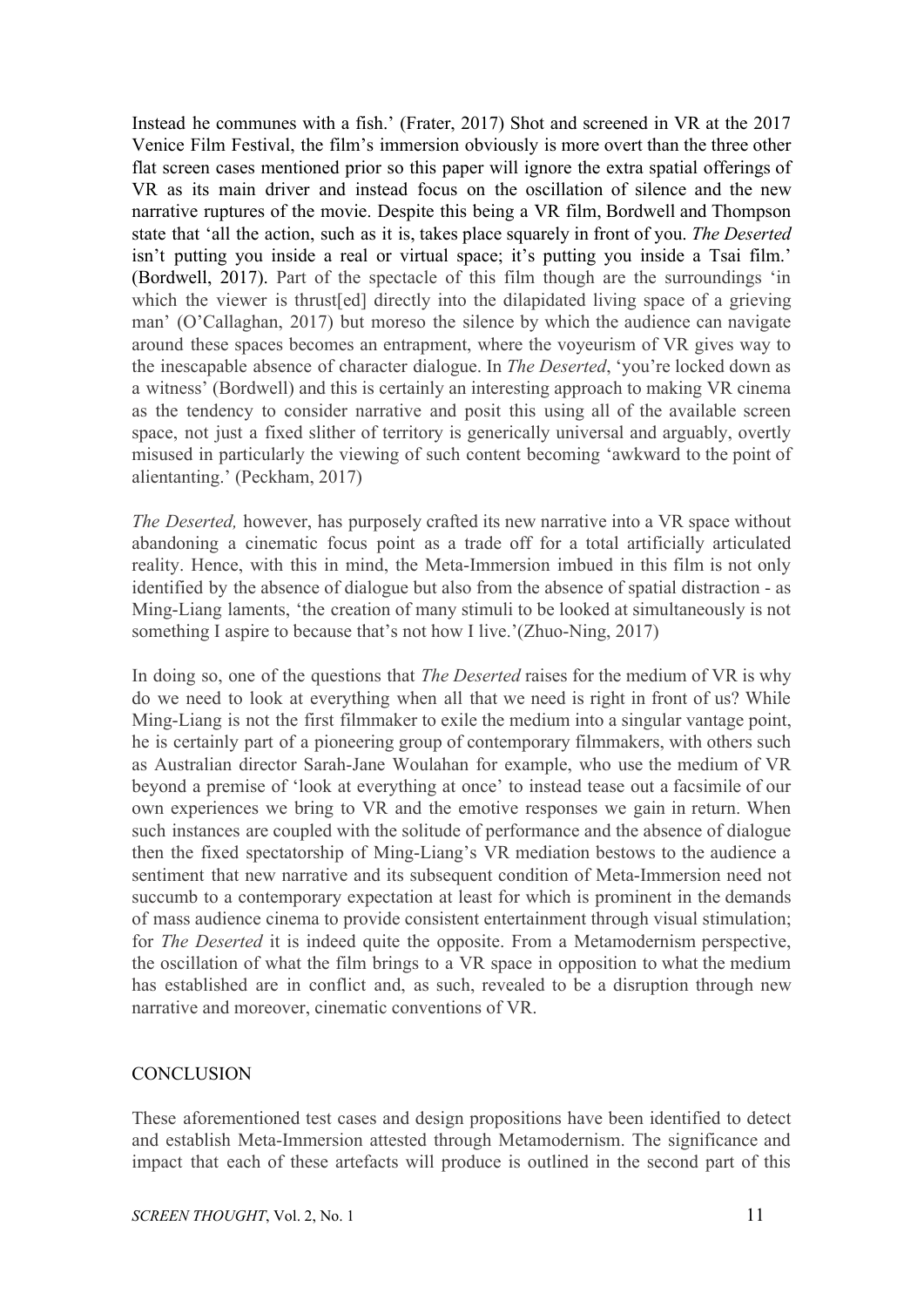article *Modelling Meta-Immersion for Cinematic New Narrative* in an attempt to use Meta-Tonic Design in such as a way that it enables new knowledge to be generated from a conceptual design process not present in contemporary design literature. The important factor to consider in doing so is that Metamodernism itself has no conceptual function nor design capacity to evaluate instances of Meta-Immersion through cinematic practice and by establishing a new design process that can facilitate core elements of its own critical premise to then consider more complex ideas, while at the same time solving integrated problems then the process of locating Meta-Immersion when understood as a condition of new narrative becomes an adjunct of new knowledge in addition to what critical theory has already established through the presuppositions brought about by Metamodernism.

This paper has sought to question the cinematic role of Metamodernism through the aforementioned test cases, and has found that by seeking to define a cinematic space for new narrative to coexist through oscillation elevates these individual films into examples which impact on an audience's ability to engage with Meta-Immersion, effectively mapping out the heterogeneous attributes which Metamodernism seeks to bring together in order to understand such ideas at a deeper and enriching level.

*Dr Shaun Wilson is a Senior Lecturer in the School of Design at RMIT University, Melbourne, Australia. He is a practicing film maker and screen commentator.*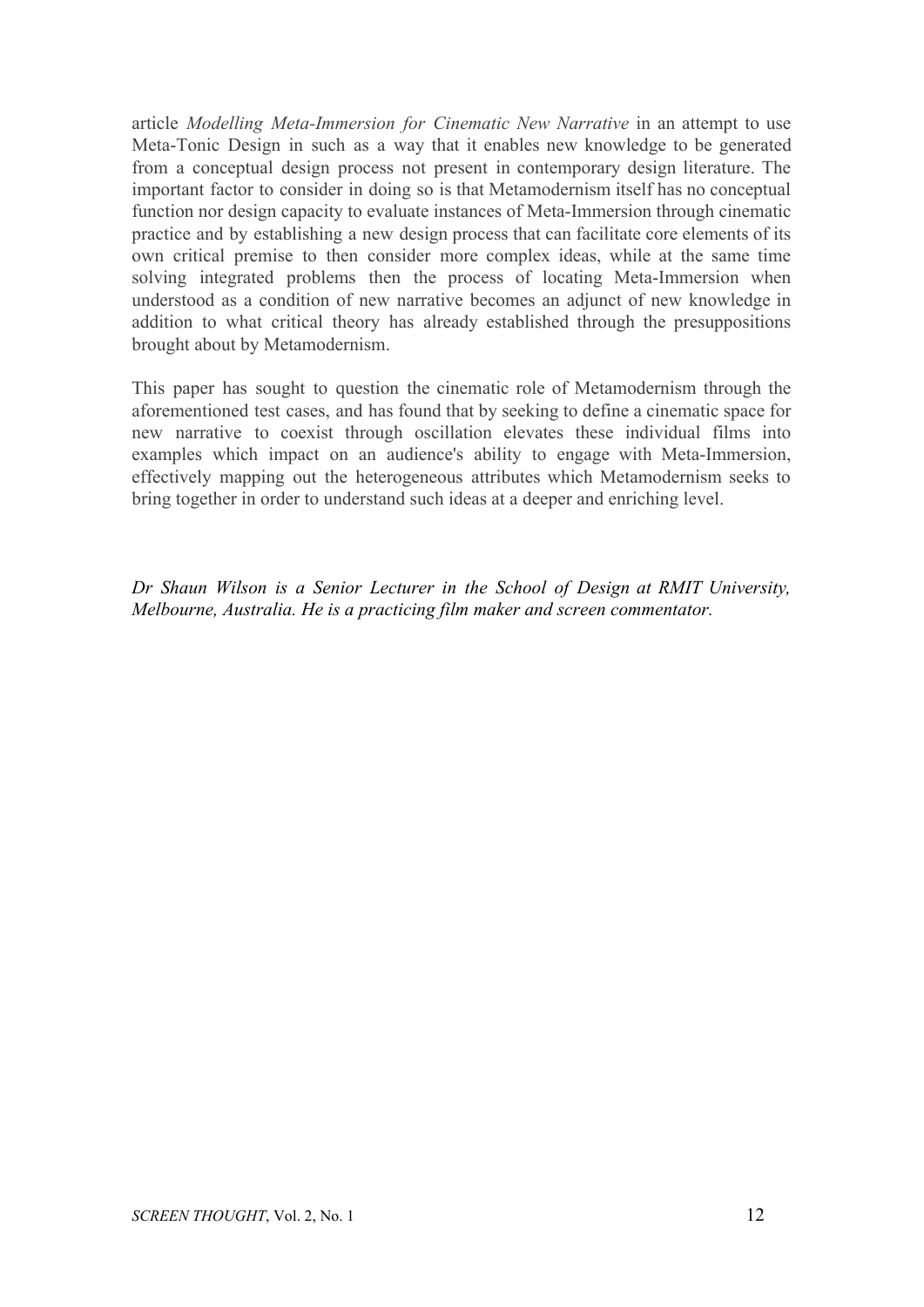# **REFERENCES**

Abramson, S 2015, *Ten Basic Principles of Metamodernism - The Huffington Post* viewed 7 December 2017 [https://www.huffingtonpost.com/seth-abramson/ten-key-principles-in-met\\_b\\_7143202.h](https://www.huffingtonpost.com/seth-abramson/ten-key-principles-in-met_b_7143202.html) [tml](https://www.huffingtonpost.com/seth-abramson/ten-key-principles-in-met_b_7143202.html)

Benjamin, W 1969, 'What is Epic Theatre?' in *Illuminations*. Trans. Harry Zohn. Ed. Hannah Arendt. New York: Schocken Books, 147-154.

Bloom, L 2017, 'Sound and Fury: Bela Tarr's "The Turin Horse" Plus More at the Cannes Film Festival'*, Filmmaker Magazine*. [online] Filmmaker Magazine. Viewed 14 December 2017.

[http://filmmakermagazine.com/24093-sound-and-fury-bela-tarrs-the-turin-horse-plus-m](http://filmmakermagazine.com/24093-sound-and-fury-bela-tarrs-the-turin-horse-plus-more-at-the-cannes-film-festival/#.WjMHk1T1Uo8) [ore-at-the-cannes-film-festival/#.WjMHk1T1Uo8](http://filmmakermagazine.com/24093-sound-and-fury-bela-tarrs-the-turin-horse-plus-more-at-the-cannes-film-festival/#.WjMHk1T1Uo8)

Bordwell, D, Thompson, K 2017, Observations on film art. *Directors: Tsai Ming-liang*. Viewed 17 December 2017. <http://www.davidbordwell.net/blog/category/directors-tsai-ming-liang/>

Brown, T 2012, *Breaking the Fourth Wall: Direct Access in the Cinema,* Edinburgh University Press, Edinburgh

Bunnell, N 2015, 'Oscillating from a Distance: A Study of Metamodernism in Theory and Practice*'*, *Undergraduate Journal of Humanistic Studies*, Spring 2015, Vol. 1 Viewed 7 December 2017. [https://apps.carleton.edu/ujhs/assets/ENGL\\_Bunnell\\_FINAL.pdf](https://apps.carleton.edu/ujhs/assets/ENGL_Bunnell_FINAL.pdf)

Cooper, B 2017, *Beyond Metamodernism – The Abs-Tract Organization – Medium*. Viewed 7 December 2017. [.https://medium.com/the-abs-tract-organization/beyond-metamodernism-c595c6f35379](https://medium.com/the-abs-tract-organization/beyond-metamodernism-c595c6f35379)

The Franklin Institute (2017), *History of Virtual Reality*. Viewed 30 November, 2017. <https://www.fi.edu/virtual-reality/history-of-virtual-reality>

Frater, P 2017, 'VR at Venice: Tsai Ming-liang Tests Story and Technology in 'The Deserted*'*. *Variety*. Viewed 14 Dec. 2017. <http://variety.com/2017/film/asia/vr-venice-tsai-ming-liang-deserted-1202542656/>

Freinacht, H 2017, 'The Difference Between Post- and Meta-modernism.' *Metamoderna*. Viewed 7 December 2017. <http://metamoderna.org/the-difference-between-post-and-metamodernism>

Holberg, J 2003, Ideals of Immersion in Early Cinema, *Journal of Film Studios,* No.1, Vol 14, Autumn, 12 Viewed 20 November 2017. <https://www.erudit.org/en/journals/cine/2003-v14-n1-cine751/008961ar/>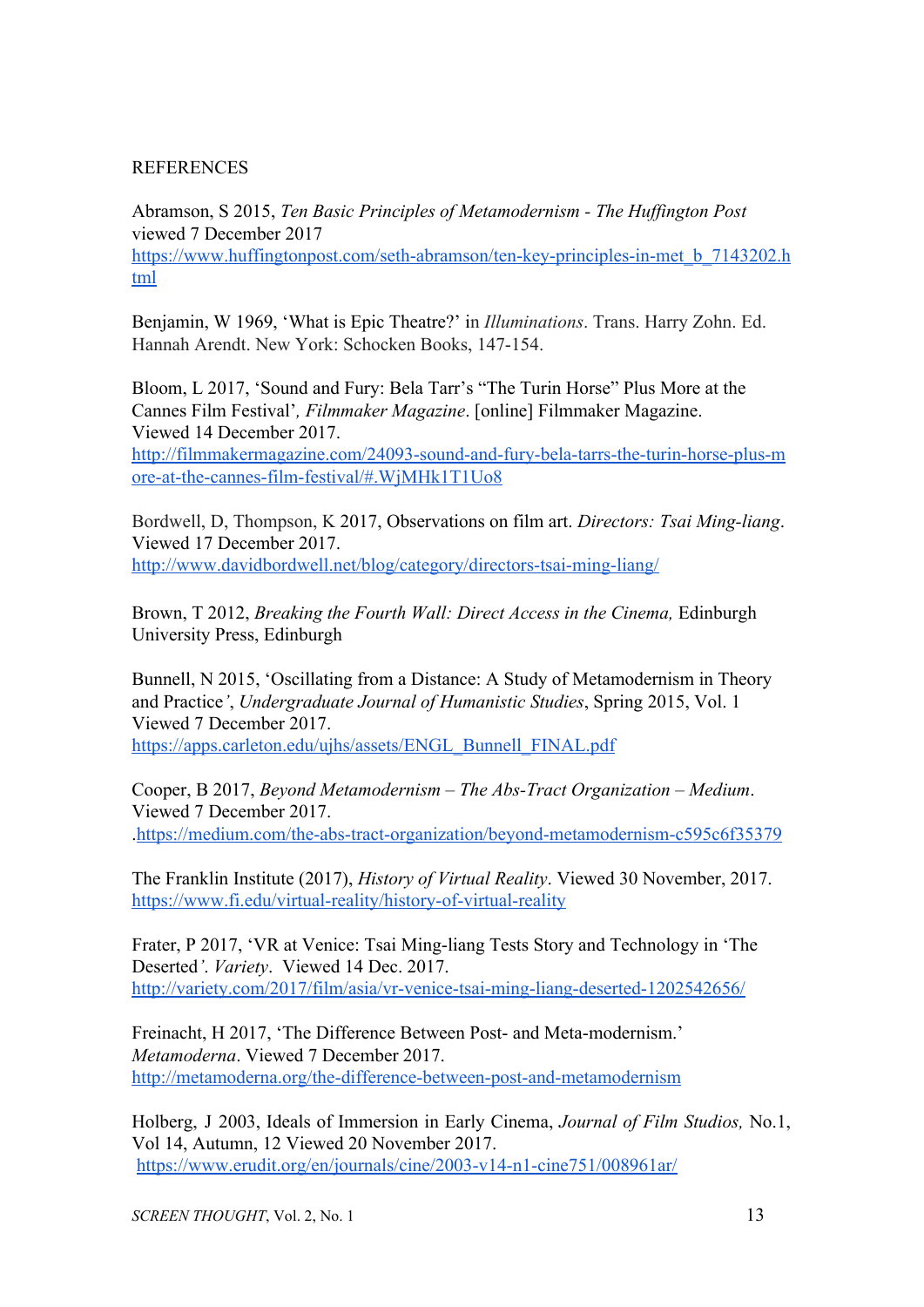Hunt, K 2017, *'Blade Runner 2049 - and why eyes are so important in this version of the film', The Conversation* Viewed 4 October 2017. [https://theconversation.com/blade-runner-2049-and-why-eyes-are-so-important-in-this](https://theconversation.com/blade-runner-2049-and-why-eyes-are-so-important-in-this-vision-of-the-future-85119)[vision-of-the-future-85119](https://theconversation.com/blade-runner-2049-and-why-eyes-are-so-important-in-this-vision-of-the-future-85119)

German, A (dir) 2011, *Hard to Be a God,* Arrow Film Distributors, UK

Koehler, R 2017), 'Cinema Scope, Interview, The Thinking Image: Fred Kelemen on Béla Tarr and The Turin Horse'. *Cinema-scope.com*. Viewed 14 December, 2017. [http://cinema-scope.com/cinema-scope-magazine/interview-the-thinking-image-fred-kel](http://cinema-scope.com/cinema-scope-magazine/interview-the-thinking-image-fred-kelemen-on-bela-tarr-and-the-turin-horse/) [emen-on-bela-tarr-and-the-turin-horse/](http://cinema-scope.com/cinema-scope-magazine/interview-the-thinking-image-fred-kelemen-on-bela-tarr-and-the-turin-horse/)

Lambert 2017, 'The Entropy of Mind and Matter in The Turin Horse by Bela Tarr', *The Funambullist*, nd Viewed 14 December, 2017. [https://thefunambulist.net/cinema/cinema-the-entropy-of-mind-and-matter-in-the-turin](https://thefunambulist.net/cinema/cinema-the-entropy-of-mind-and-matter-in-the-turin-horse-by-bela-tarr)[horse-by-bela-tarr](https://thefunambulist.net/cinema/cinema-the-entropy-of-mind-and-matter-in-the-turin-horse-by-bela-tarr)

O'Callaghan, P 2017, 'Immersion island: virtual reality at the 2017 Venice Film Festival', *Sight & Sound*. British Film Institute.Viewed 15 Dec. 2017. [http://www.bfi.org.uk/news-opinion/sight-sound-magazine/reviews-recommendations/v](http://www.bfi.org.uk/news-opinion/sight-sound-magazine/reviews-recommendations/vr-venice-film-festival) [r-venice-film-festival](http://www.bfi.org.uk/news-opinion/sight-sound-magazine/reviews-recommendations/vr-venice-film-festival)

Peckham, M 2017, 'After Trying Every VR Headset, Here's What Worries Me and Keeps me hopeful', *Time.com* Viewed 17 December, 2017. <http://time.com/4265899/virtual-reality-experience/>

Rose, F 2011, *The Art of Immersion: How the digital generation is remaking Hollywood, Madison Avenue, and the way we tell stories,* W.W. Norton & Company, New York.

Ryan, M 2015, *Narrative as virtual reality.* The John Hopkins University Press, Baltimore.

Turner, L 2011, *The Metamodernism Manifesto*, Luke Turner, 2011. Viewed 20 November 2017. <http://www.metamodernism.org/>

Marcotte, E 2009, *"Fluid [Grids"](http://www.alistapart.com/articles/fluidgrids/)*. March 3, 2009, *A List Apart*. <http://alistapart.com/article/fluidgrids>

Ming-Liang, T (dir) 2017, *The Deserted,* Jaunt China

Power, E 2017, 'Blade Runner 2049: 12 Callbacks and Reference to the Original Movie, 9 October, 2017, *The Telegraph,* UK. Viewed 12 December, 2017. [http://www.telegraph.co.uk/films/0/blade-runner-2049-callbacks-references-original-mo](http://www.telegraph.co.uk/films/0/blade-runner-2049-callbacks-references-original-movie/) [vie/](http://www.telegraph.co.uk/films/0/blade-runner-2049-callbacks-references-original-movie/)